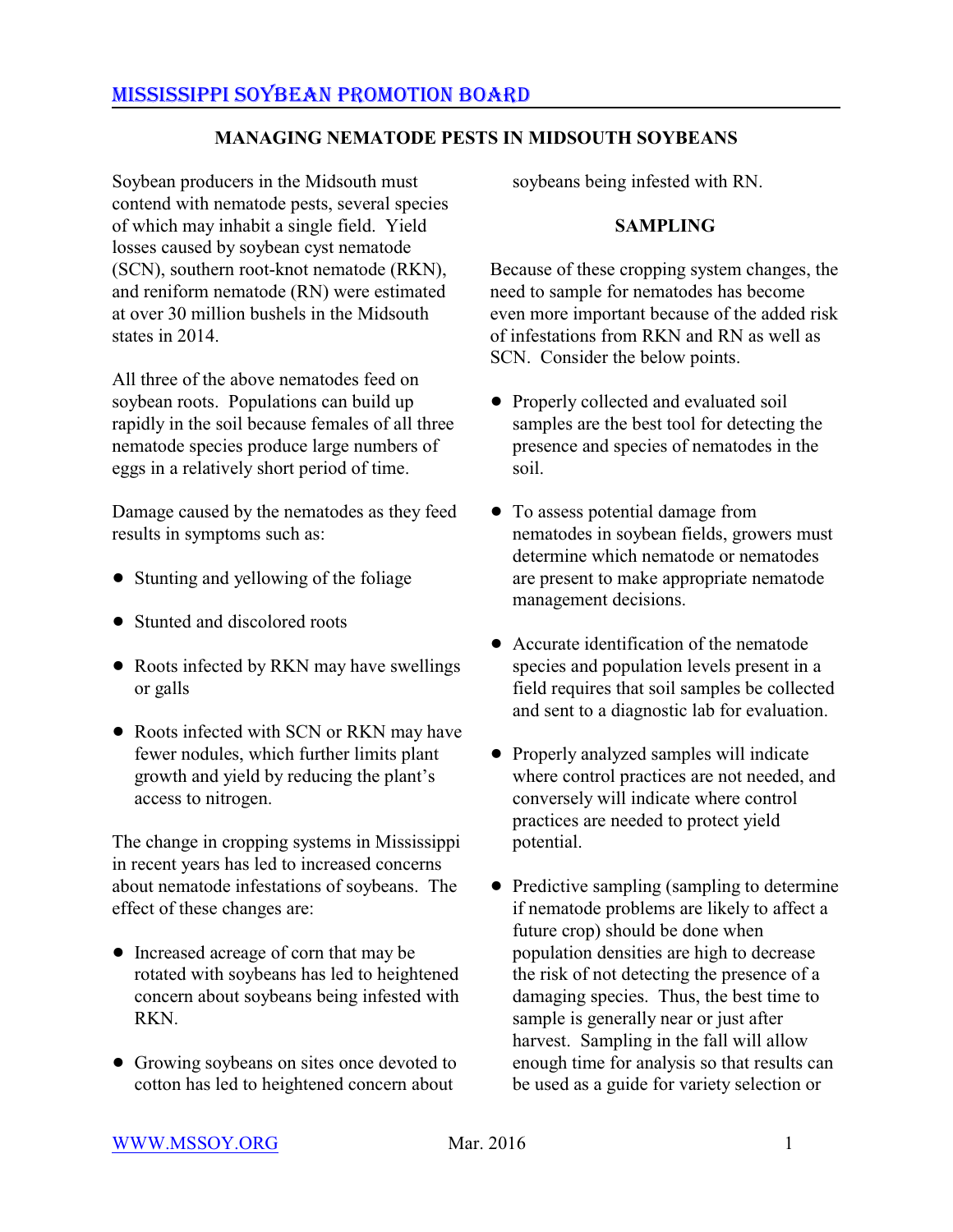choosing an alternative crop for the next growing season.

• Proper sampling protocol can be found at [MSUcares](http://msucares.com/pubs/publications/p1293.pdf), [Virginia Tech Extension](http://blogs.ext.vt.edu/soybean-update/2012/09/27/its-time-to-sample-for-nematodes/), [Univ.](http://www.caes.uga.edu/extension/dekalb/anr/documents/NematodeSamplingGuide.pdf) [of Georgia Dept. of Plant Path.](http://www.caes.uga.edu/extension/dekalb/anr/documents/NematodeSamplingGuide.pdf)

Mississippi soybean producers may submit soil samples for nematode analysis to the Mississippi State University [Extension Plant](http://msucares.com/pubs/misc/m1230.pdf) [Pathology Lab](http://msucares.com/pubs/misc/m1230.pdf). Instructions for sample submission and associated costs are contained in their brochure.

- If test results indicate that the above nematode species are not present in a field, care should be taken to prevent their introduction since nematodes can be moved from field to field by soil that is transported on field equipment.
- If test results indicate the presence of nematodes, the management goal is to keep the nematode population as low as possible since they are very difficult to eliminate. This involves using management practices presented below for each nematode.
- Crop production practices that provide adequate nutrients and water and minimize stress due to insects, weeds, and diseases will enhance soybeans' ability to withstand some nematode feeding damage, but will not prevent yield loss where infestations are severe.

Sampling for nematodes should be considered as important as sampling for soil fertility. This is especially true if there is no history of nematode sampling on either old or new soybean production sites. Once documentation of the absence or presence of nematodes is established for given fields, then management options outlined below can be

adopted.

### **SOYBEAN CYST NEMATODE (SCN)**

SCN is the most damaging pest to soybean in the Midsouthern US [\(Southern Soybean](http://mssoy.org/blog/soybean-yield-loss-to-diseases-in-the-midsouthern-us-2/) [Disease Workers Group](http://mssoy.org/blog/soybean-yield-loss-to-diseases-in-the-midsouthern-us-2/)). It is found in an increasing number of fields each year. The biggest challenge facing producers with SCN is that this soil-borne pathogen can impact yield with no or few visible aboveground symptoms. Management options and their implications are:

- Determination of the density and race or type of SCN present in individual fields is required to prevent losses and determine management and control practices to apply. Determination of the race or type is especially important because the different SCN resistance sources convey differing levels of resistance against the varied races or types [\(Rotundo et al., Crop Science](https://www.crops.org/publications/cs/pdfs/50/6/2565?search-result=1)).
- Use of SCN-resistant varieties is the best tactic to prevent yield-reducing damage from SCN [\(Giesler and Wilson, Univ. of](http://extensionpublications.unl.edu/assets/pdf/g1383.pdf) [Nebraska](http://extensionpublications.unl.edu/assets/pdf/g1383.pdf); [Niblack and Tylka, NCSRP](http://www.ncsrp.com/pdf_doc/SCN_Management.pdf); [Wrather and Mitchum, Univ. of Missouri](http://extension.missouri.edu/publications/DisplayPub.aspx?P=G4450); [Chen, Agronomy Journal](https://www.agronomy.org/publications/aj/articles/99/3/797)). Ratings of SCN resistance in current varieties is available in the disease ratings section of the most recent [Arkansas Soybean Variety Trial](http://arkansasvarietytesting.com/home/soybean/) results and in the soybean characteristics section of the [Tennessee Soybean Variety](http://www.utcrops.com/soybean/soybean_images/2015%20TN%20Soybean%20Variety%20Test%20Report%20-%20FOR%20WEB.pdf) [Trial](http://www.utcrops.com/soybean/soybean_images/2015%20TN%20Soybean%20Variety%20Test%20Report%20-%20FOR%20WEB.pdf) results.
- Use of SCN-resistant varieties does not compromise yield potential compared to using SCN-susceptible varieties [\(De Bruin](http://extension.agron.iastate.edu/soybean/documents/1347.pdf) [and Pedersen \(1\), Agronomy Journal](http://extension.agron.iastate.edu/soybean/documents/1347.pdf); [DeBruin and Pedersen \(2\), Agronomy](http://extension.agron.iastate.edu/soybean/documents/1354.pdf) [Journal](http://extension.agron.iastate.edu/soybean/documents/1354.pdf)).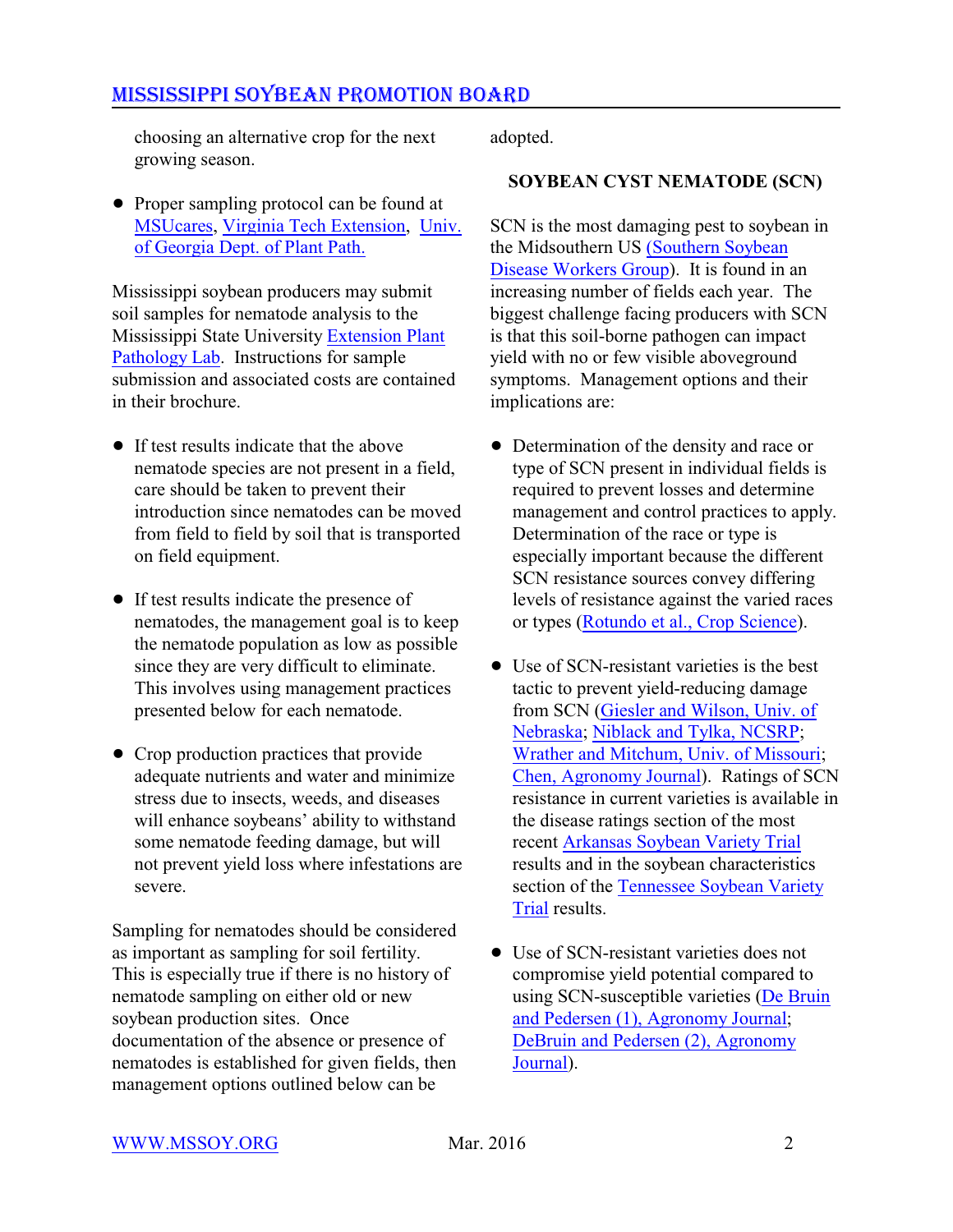- Soil texture affects movement of SCN in the soil and also may affect its reproduction and development. Basically, major damage to soybean by SCN infestation occurs when the crop is grown on medium- and coarsetextured soils. Apparently, damaging populations of SCN are not sustainable in soils series classified as clay [\(Heatherly and](https://www.crops.org/publications/cs/abstracts/31/1/CS0310010191) [Young, Crop Science](https://www.crops.org/publications/cs/abstracts/31/1/CS0310010191); [Young and](http://www.ncbi.nlm.nih.gov/pmc/articles/PMC2619067/pdf/618.pdf) [Heatherly, Journal of Nematology](http://www.ncbi.nlm.nih.gov/pmc/articles/PMC2619067/pdf/618.pdf)).
- In the Midwest, the yield advantage from using resistant vs. susceptible varieties is more pronounced in high-pH  $($ >7.0) soils [\(Pedersen et al., Crop Science](https://www.crops.org/publications/cs/articles/50/4/1458?highlight=JmFydGljbGVfdm9sdW1lPTUwJmFydGljbGVfZmlyc3RwYWdlPTE0NTgmcT0oam91cm5hbDpjcykmbGVuPTEwJnN0YXJ0PTEmc3RlbT1mYWxzZSZzb3J0PQ%3D%3D)). The pH of soils has the same meaning regardless of region; however, this relationship has not been confirmed in southern environments. Thus, the possibility of this relationship occurring should at least be considered when growing soybeans on high-pH soils in northeast Mississippi and the Midsouth.
- $\bullet$  A variety with resistance to a specific population of a race of SCN should not be planted year after year because SCN adapts to varieties. Continuous planting of such a variety could lead to the development of a different SCN race that damages the crop, making that variety useless for SCN control [\(Young, Journal of Nematology](http://www.ncbi.nlm.nih.gov/pmc/articles/PMC2619517/pdf/505.pdf); [Niblack et](http://www.plantmanagementnetwork.org/pub/php/research/2008/virulence/) [al., Plant Health Progress](http://www.plantmanagementnetwork.org/pub/php/research/2008/virulence/)).
- Crop rotation is an effective tool for managing SCN. Nonhost crops such as corn, cotton, grain sorghum, and rice successfully reduce SCN populations [\(Young, Plant Disease Journal](http://apsjournals.apsnet.org/doi/pdfplus/10.1094/PDIS.1998.82.6.615)).
- It is important to determine the race of SCN in a field and the race-specificity of the resistance gene of a previously planted soybean variety when planning to use a new resistant variety in a crop rotation

system for SCN management. The originator of a soybean variety should furnish information about the race-specific resistance of that variety. Varieties with resistance to SCN are available in all MGs.

- Irrigation of soybeans does not affect varietal response to infection by SCN, the capability of SCN to maintain cysts on any variety, or the yield-limiting effect of SCN on susceptible varieties. Irrigation may increase yield of susceptible varieties grown on SCN-infested fields, but often yields will be less than those from irrigated susceptible varieties grown on non-infested fields as well as those from irrigated resistant varieties grown on infested fields. Thus, irrigation of SCN-susceptible varieties grown on infested fields should not be considered since irrigation efficiency (amount of yield increase per unit of applied water) will be low and subsequent yields may be unprofitable [\(Heatherly et al.,](https://www.crops.org/publications/cs/abstracts/32/3/CS0320030802) [Crop Science](https://www.crops.org/publications/cs/abstracts/32/3/CS0320030802)).
- Resistant varieties are more reliable and cost-effective than nematicides for managing/reducing SCN populations [\(Wrather and Mitchum, Univ. of Missouri](http://extension.missouri.edu/publications/DisplayPub.aspx?P=G4450)).
- In areas with severe infestations, soybean production without control measures is not economically feasible. Conversely, soybean production can be profitable with proper SCN management.
- Excellent sources for SCN management guidelines are [Giesler and Wilson, Univ. of](http://www.ianrpubs.unl.edu/epublic/pages/publicationD.jsp?publicationId=1180) [Nebraska](http://www.ianrpubs.unl.edu/epublic/pages/publicationD.jsp?publicationId=1180), [Niblack and Tylka, NCSRP](http://www.ncsrp.com/pdf_doc/SCN_Management.pdf), and [Wrather and Mitchum, Univ. of Missouri](http://extension.missouri.edu/publications/DisplayPub.aspx?P=G4450).
- A PMN webcast titled ["Soybean Cyst](http://www.plantmanagementnetwork.org/edcenter/seminars/soybean/SCNManagement/)" [Nematode Management](http://www.plantmanagementnetwork.org/edcenter/seminars/soybean/SCNManagement/)" by Dr. George W. Bird of Michigan State University provides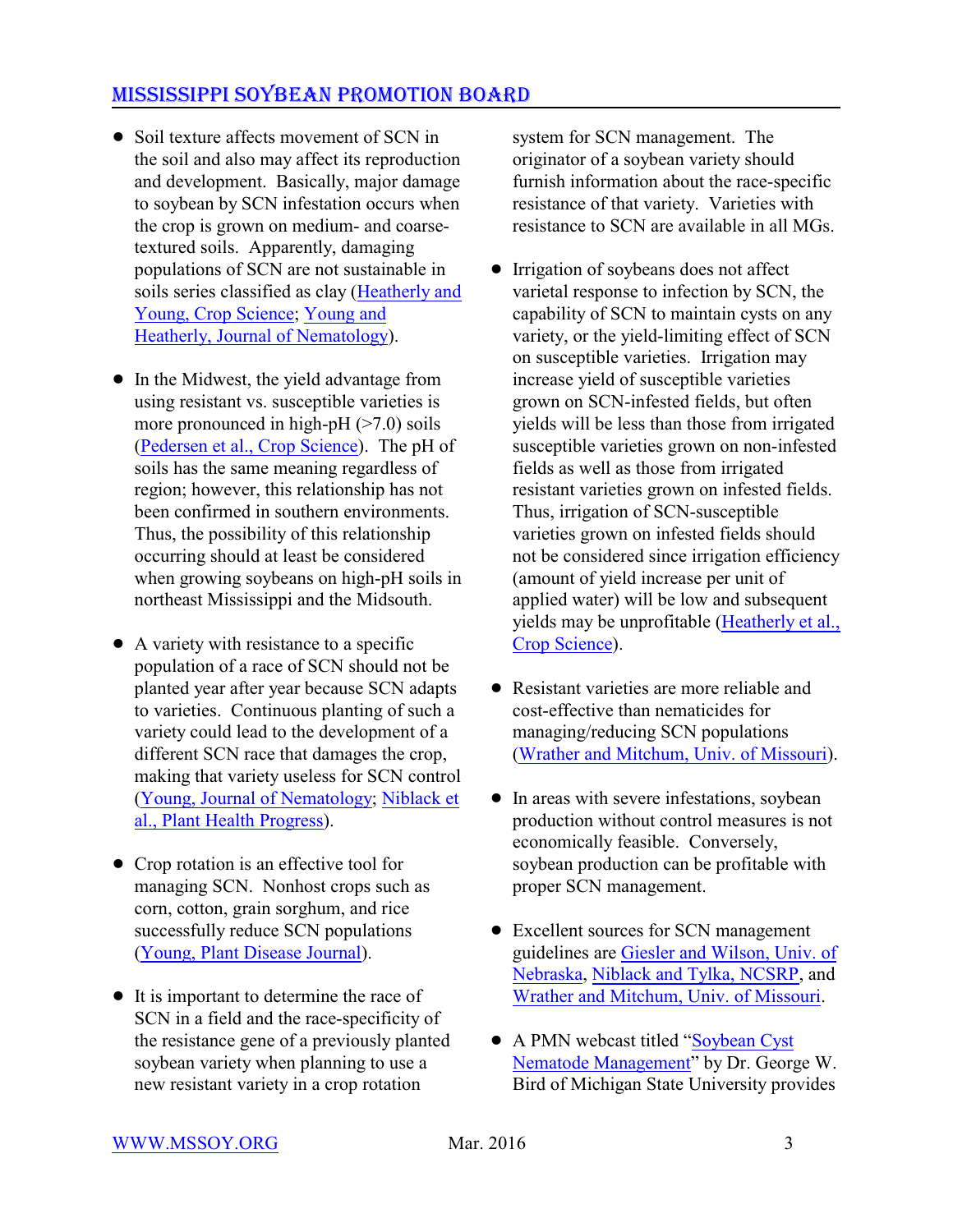great information about SCN topics that include: SCN biology and host-plant relationships; symptoms and problem identification, diagnosis, and confirmation; SCN management practices; SCN type test vs. the currently-used race system; and seed treatments that include both chemical and biological controls.

### **ROOT-KNOT NEMATODE (RKN)**

RKN tends to be associated with sandy soils on sites that have previously been devoted to cotton production in the Midsouth, where the combination of root damage and the reduced water-holding capacity of the soil can result in wilting of infected plants during the heat of the day.

- Management of RKN by crop rotation is complicated by the wide range of hosts for the nematode (see below table). This is especially true for Midsouth producers where the common rotational crops are corn, cotton, and wheat, which all serve as hosts for RKN. Thus rotation of soybeans with these crops is not a management option for this nematode.
- ! Rotation of soybeans with flood-irrigated rice or grain sorghum will lower RKN numbers dramatically [\(Kirkpatrick and](http://www.uaex.edu/publications/pdf/FSA-7550.pdf) [Thomas, University of Arkansas](http://www.uaex.edu/publications/pdf/FSA-7550.pdf)).
- The use of resistant varieties is the most effective tool for management of RKN; however, the number of current varieties that are resistant to colonization is low [\(Arkansas Soybean Variety Trial](http://arkansasvarietytesting.com/home/soybean/)). Using varieties that are only moderately resistant will allow RKN populations to be maintained or increased [\(Kirkpatrick and](http://www.uaex.edu/publications/pdf/FSA-7550.pdf) [Thomas, University of Arkansas](http://www.uaex.edu/publications/pdf/FSA-7550.pdf)).

• Resistance to RKN is more prevalent in MG 6 through MG 8 varieties than in MG 5 and earlier varieties. Wide-spread use of MG 4 and earlier varieties in the Midsouth points to the need for RKN resistance in earlier-maturing varieties.

#### **RENIFORM NEMATODE (RN)**

This nematode will infect soybeans, but has not been a major threat to Midsouth soybean production.

- Where RN is a threat to soybeans, use resistant varieties as an effective management tactic, especially since breakdown of resistance has not been reported. RN ratings for current varieties are reported in the disease ratings section of the [Arkansas Soybean Variety Trial](http://arkansasvarietytesting.com/home/soybean/) results.
- A biennial rotation of soybeans with corn, rice, grain sorghum, or wheat, which are poor hosts for RN, is an effective management tactic.
- Rotation of soybeans with cotton, which is an excellent host for RN, should not be done on infested fields [\(Kirkpatrick and](http://www.uaex.edu/publications/pdf/FSA-7550.pdf) [Thomas, University of Arkansas](http://www.uaex.edu/publications/pdf/FSA-7550.pdf)).

### **NEMATICIDES**

Nematicides applied to seed or used in-furrow can reduce early-season root infection by nematodes, but do not provide season-long control and may not be economical. Nematicides can be effective in controlling SCN populations in infested fields, but their use should be based on expected yield and subsequent income, given that lessened yield loss resulting from their use in low-yield environments may not result in yields that are sufficient to be profitable.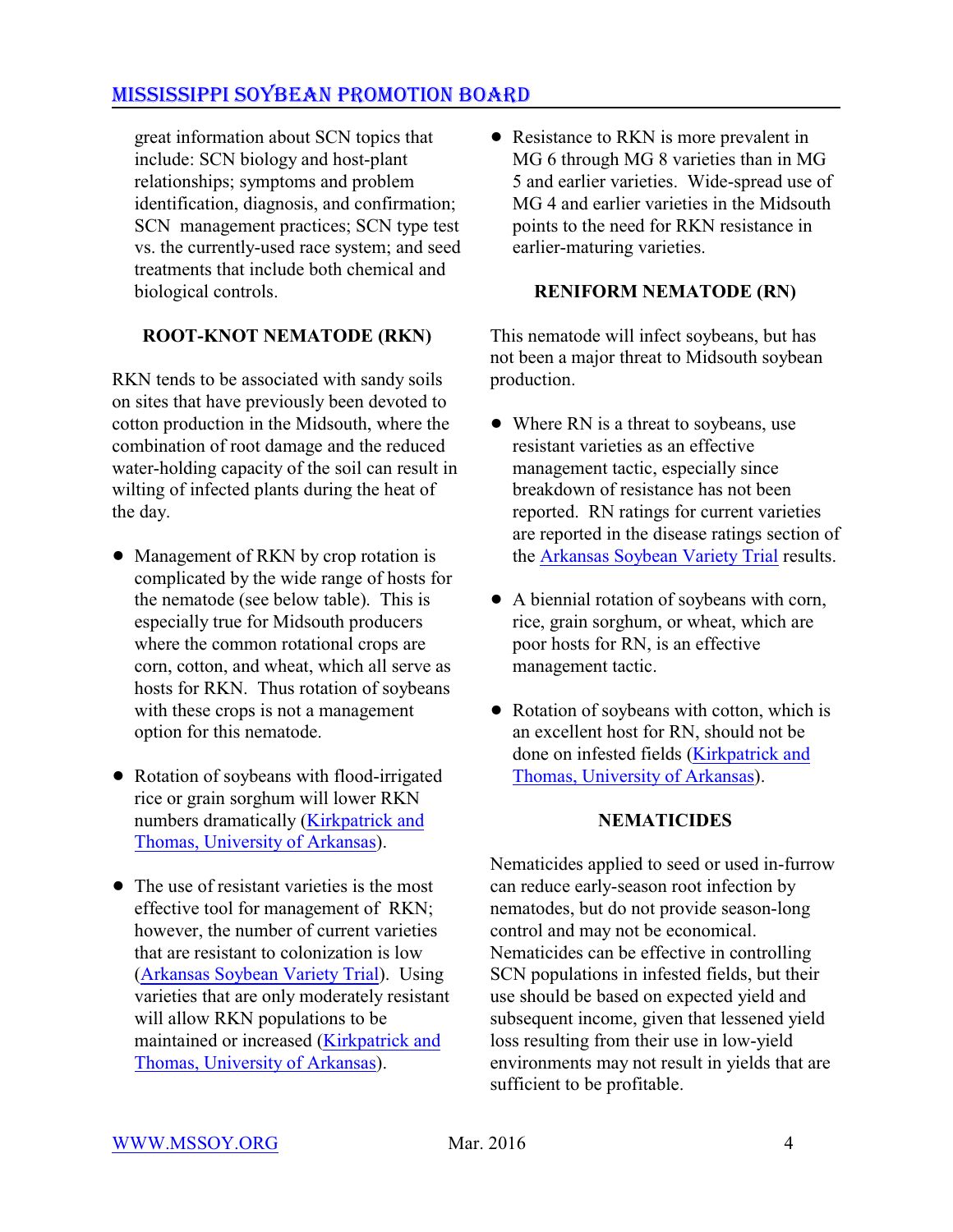Nematicides will not replace the use of resistant varieties and variety/crop rotation as primary nematode control practices.

Nematicide products are available.

[Votivo](http://www.plantmanagementnetwork.org/pub/php/news/2009/VOTiVO/) is a biological seed treatment that provides early-season protection against the above three nematode species. [Poncho/Vitovo](http://www.agrian.com/pdfs/PonchoVOTiVO_Label5b.pdf) is a combination insecticide/nematicide that is applied to the seed prior to planting. Little is known about the effectiveness of this nematicide in situations with known populations of nematodes. Therefore, at this time there is no supposition that it will replace the accepted practices for nematode control and/or management.

[Avicta Complete Beans](http://www.syngentacropprotection.com/prodrender/index.aspx?prodid=1262&MID=466) is a seed treatment product that combines a nematicide [\(Avicta](http://www.syngentacropprotection-us.com/pdf/labels/SCP1204AL30910.pdf) [500FS](http://www.syngentacropprotection-us.com/pdf/labels/SCP1204AL30910.pdf)) with a fungicide [\(ApronMaxx](http://www.syngentacropprotection-us.com/pdf/labels/SCP946AL1G0809.pdf)) and insecticide [\(Cruiser 5FS](http://www.syngentacropprotection.com/pdf/labels/SCP941BL3L0509.pdf)). As with the above product, little is known about the effectiveness of this nematicide in situations with known populations of nematodes. Therefore, there is the same supposition as above regarding its use in lieu of the accepted practices for nematode control and/or management.

[Clariva Complete Beans](http://pdf.tirmsdev.com/Web/121/700084/121_700084_LABEL_English_.pdf?download=true) seed treatment is to be used as an on-seed application of separately registered products that has the added nematicide component for control of soybean cyst nematode (SCN). The nematicide component is in addition to the insecticide and fungicide components found in [CruiserMaxx](http://www.syngentacropprotection.com/pdf/labels/CMBVLabel.pdf) [Beans with Vibrance](http://www.syngentacropprotection.com/pdf/labels/CMBVLabel.pdf). The nematicide component only targets SCN and not other nematode species.

The following four links provide detail about this product from Syngenta, the company that developed and is marketing Clariva.

[Syngenta Description](http://www.syngentaebiz.com/productsystem/ImageHandler.ashx?ImID=52de4b7c-b234-464f-b654-4656439f2b87&fTy=0&t=0) [Syngenta Technical Overview](http://www.syngentaebiz.com/productsystem/ImageHandler.ashx?ImID=76f635de-c7b3-4aba-b579-2e54079231f7&fTy=0&t=0) [Syngenta video](http://farmassist.com/Blogs/video.aspx?playtype=1&flashurl=http://vidego-http.multicastmedia.com/mm/flvmedia/2968/n/w/t/nwt7l0c4_onwx5120_h264_464K.mp4?cid=2968&aid=2035619&afid=3746155) [Syngenta Power Point Presentation](http://mssoy.org/wp-content/uploads/2013/11/CLARIVA-COMPLETE-BEANS-PP-PRES.pdf)

Available information indicates the cost of the nematicide component will increase the seed treatment cost to about \$8 to \$10 per acre above that for the product without the nematicide.

A Plant Management Network webcast titled ["Evaluation of Seed-Applied Nematicide on](http://www.plantmanagementnetwork.org/edcenter/seminars/soybean/SeedAppliedNematicide/) [Soybeans](http://www.plantmanagementnetwork.org/edcenter/seminars/soybean/SeedAppliedNematicide/)" presents the first year's (2014) results from evaluating the effect of Clariva on SCN across the state of Iowa. These first-year results indicate that Clariva does negatively affect SCN's ability to reproduce, but the long-term effect of this reduction on soybean performance can only be determined with additional years of research.

At this time, little is known about the effectiveness of the above nematicides in situations with known populations of nematodes. Thus, there is no supposition that any of these products will replace the accepted practices for nematode control and/or management. In fact, they should be used in combination with the accepted practices specified in this article.